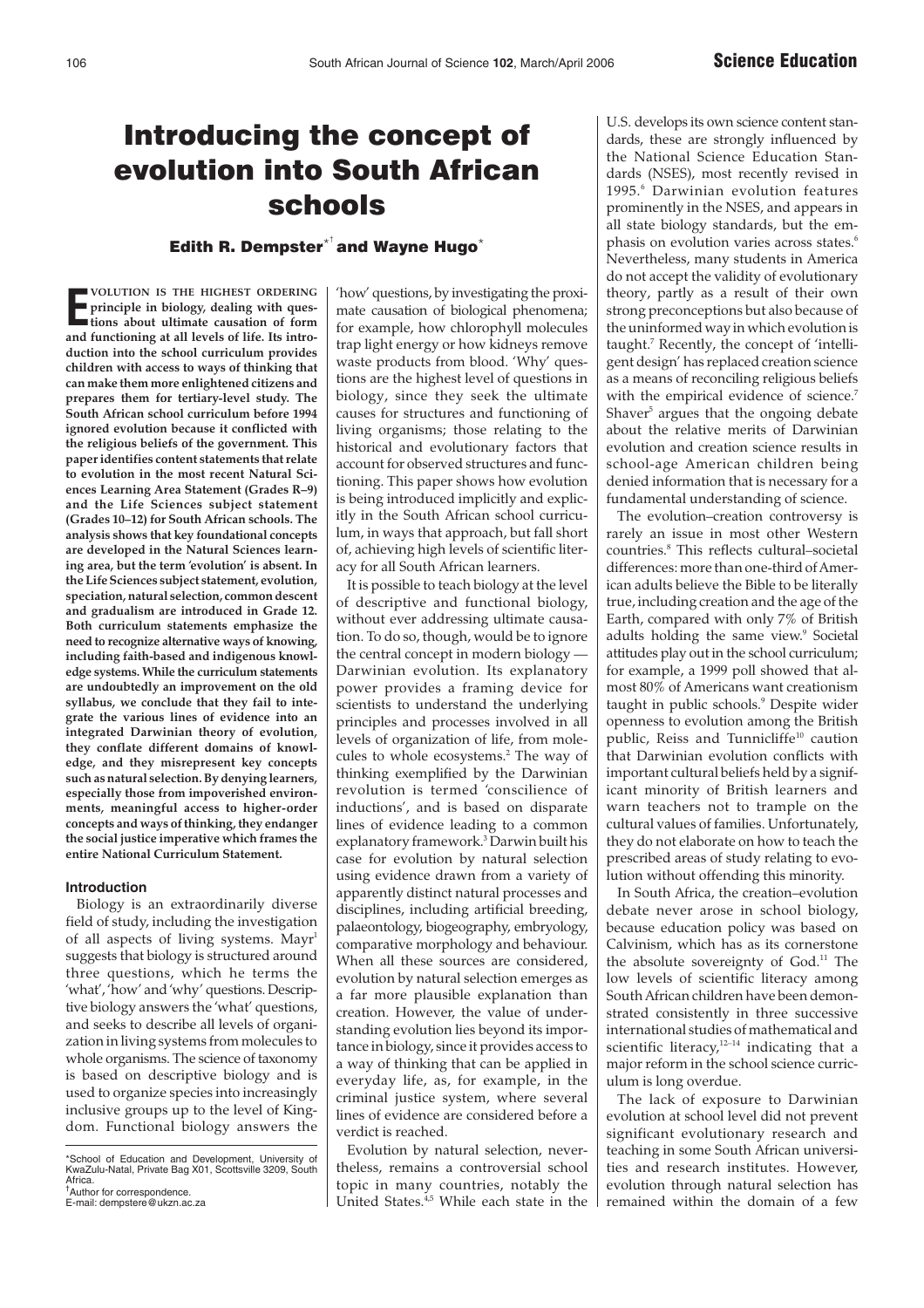intellectuals and has not permeated the general public's understanding and interpretation of life. A bifurcation in biological knowledge occurred with academics pursuing its cutting-edge dimensions, while learners remained caught within outdated material that pointed them in completely the wrong direction in terms of the highest ordering concept in biological thinking.

One of the first tasks undertaken by the democratically elected South African government in 1994 was to reform education so as to provide all South Africans with equal opportunities to quality learning. Social transformation is foregrounded in the new curriculum, as is the production of internationally competitive, literate, creative and critical citizens.15

In the process of introducing a more modern school curriculum, free of previous inhibitions, many professional biologists and academics hoped that Darwinian evolution would take up its rightful place in the biology curriculum. South Africa is richly endowed with natural resources that could facilitate the teaching of evolution in a learner-centred, experientially rooted manner. These include a wealth of biodiversity and environments,<sup>16</sup> a welldocumented fossil record,<sup>17</sup> an extensive geological record, active research programmes investigating evolutionary relationships and mechanisms of evolution among extant species, and a network of museums and national parks throughout the country.

But has curriculum reform since 1994 enabled learners to build an understanding of the concept of evolution? What would a Biology curriculum need as its basic concepts to build up a solid understanding of evolution by natural selection? These are the basic questions this paper sets out to answer. It begins in reverse order with the question of what basic concepts South African learners would need to understand the principles of evolution. We then examine the most recent policy documents for Natural Sciences (Grades R-9)<sup>15</sup> and Life Sciences (Grades 10-12)<sup>18</sup> in order to identify where and how Darwinian evolution is included in the new school science curriculum.

## **A paradigm shift**

Adopting an evolutionary understanding of life requires a paradigm shift from an intuitive and/or faith-based belief in the constancy of the physical environment and all extant species; beliefs that are plausible in terms of children's everyday experience of an unchanging Earth and unchanging life on Earth.<sup>19</sup> To change

such strongly held beliefs to a better scientific explanation successfully requires carefully structured experiences and activity throughout the school career. Evans<sup>19</sup> showed that children progress from a spontaneous generation explanation for the origin of species at 6–8 years, through an exclusively creationist explanation at 8–10 years, to either a creationist or evolutionist explanation by 10–12 years of age. The evolutionist explanations were based on Lamarckian rather than Darwinian thinking, which was also characteristic of a group of first-year university students in South Africa.<sup>20</sup> The adoption of evolutionist explanations in Evans's study<sup>19</sup> was positively correlated with knowledge of the natural history of fossils and adaptation, and also with parental evolutionist beliefs. The children in this study had not received formal instruction in Darwinian evolution, and their views reflect their intuitive theories about the origins of life, based on their experience of natural history and their parents' views of the origins of life.

Darwin's theory of evolution was developed in a time when the dominant mode of thinking was creationist<sup>21</sup>. Thus, much of Darwin's argument is intended to disprove that a Creator created the Earth and all species independently of each other. Darwin built upon geologists' discovery of the great age of the Earth, the continuous geological processes that caused changes in the Earth's surface, and the discovery of extinct fossil life-forms.<sup>1</sup> These three factors undermined a creationist interpretation, although they did not by themselves prove that species evolve from other, pre-existing species.<sup>21</sup> Darwin's fundamental contribution was invoking 'natural selection' as the mechanism accounting for multiplication of species (horizontal evolution) and the adaptation of species for their individual ecological niches (vertical evolution). Natural selection provided an explanation for vertical and horizontal evolution by natural processes, rather than requiring a supernatural designer or creator.

Since children's thinking about the origin of species to some extent mirrors the creationist thought prevalent in the eighteenth and nineteenth centuries, we might expect that an ideal school biology curriculum would trace Darwin's argument through an understanding of deep time, changing Earth and extinct life through to natural selection as an explanatory principle for vertical and horizontal evolution.21 However, these foundational concepts must eventually be woven together to achieve the realization that

species evolve, through natural selection, from other species. Costa<sup>3</sup> argues convincingly for basing the teaching of evolution on Darwin's own journey to his final explication of the theory of evolution by natural selection. He criticizes approaches to teaching Darwinian evolution that are based on micro-evolution; for example, the development of antibiotic resistance in pathogens or the evolution of the human immunodeficiency virus, and suggests that teachers should follow the logic of Darwin's reasoning to focus on the evidence that Darwin himself used to support the theory of evolution. This paper uses Mayr's<sup>1, 21</sup> analysis of the theory of evolution as a foundational framework on which South African school biology could be structured so as to provide a convincing account of evolution. We have found that many introductory books on Darwinian evolution, and school and college level texts develop some, if not all, of the theories listed below.

## **Mayr's treatment of the Darwinian paradigm**

Mayr<sup>1</sup> identifies five theories within Darwin's theory of evolution, each supported by evidence.

## 1. The theory that life steadily evolves over time

This theory was necessary to break down the prevailing view of the constancy of species. The fossil record supports the nonconstancy of species over time, or vertical evolution, and biogeographical observations support the nonconstancy of species in space, or horizontal evolu $t$ <sub>ion.</sub><sup>21</sup>

Darwin's conclusions on the evidence presented by the fossil record can be summarized as follows $21$ :

- *All fossils can be fitted into the existing Linnaean classification scheme,* which indicates a long history of taxonomic groups, with very little complete innovation, as might be expected if each species was created independently.
- In general, *the older a fossil is, the more it differs from modern species.* This observation supports an interpretation of a long and gradual process of evolution, with increasing similarity to modern species.
- *Fossils from consecutive rock formations are more similar to each other than are fossils from more distant formations.* This phenomenon suggests that fossils in consecutive rock formations form an evolutionary sequence, with those in the more recent rock formations having evolved from those in the preceding rock formation.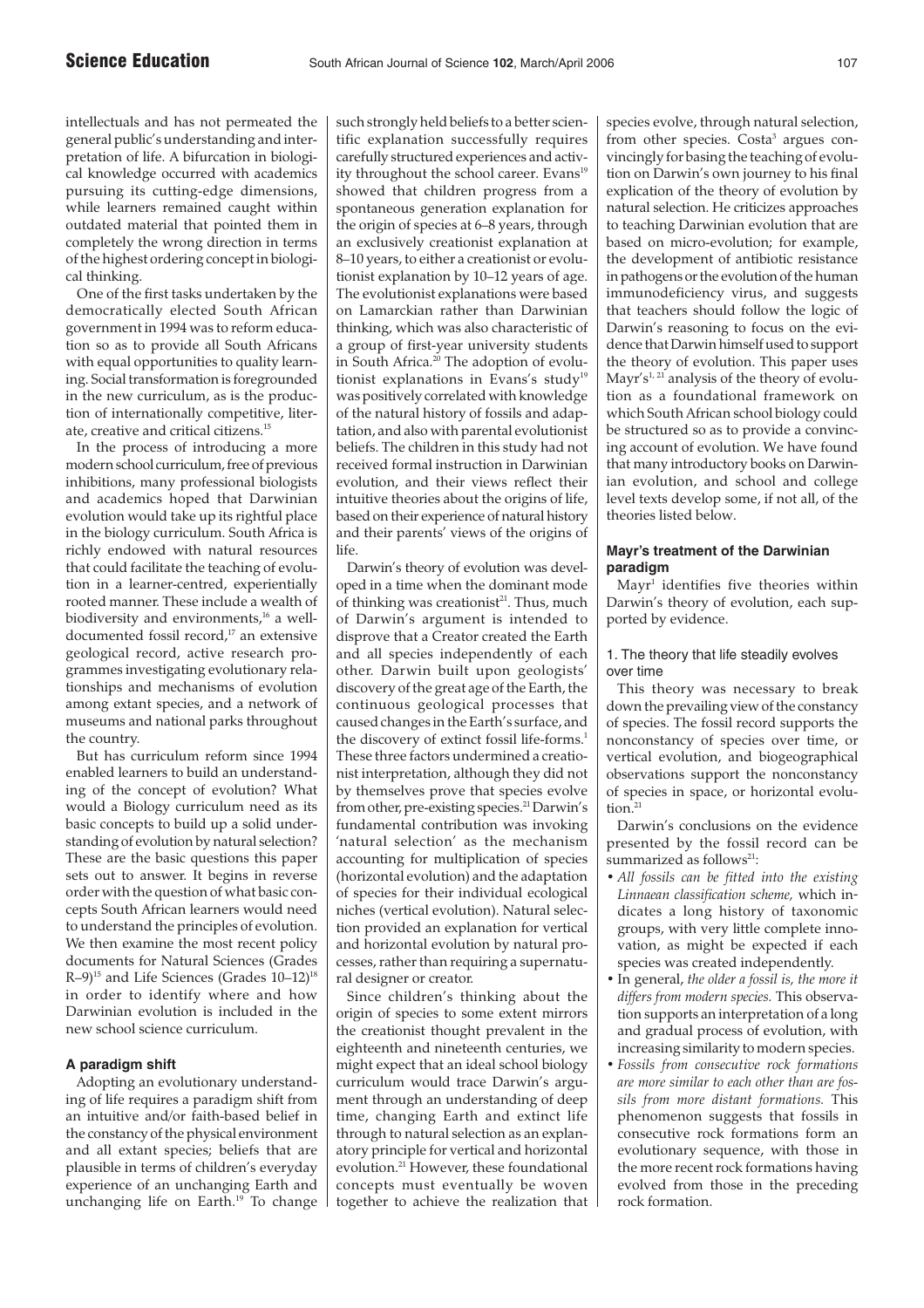• *The recent fossils of a particular geographical area resemble modern species of that area.* An explanation for this phenomenon is that modern species have evolved from the extinct species.

The four observations listed above are necessary if learners are to link an awareness of fossils to the process of Darwinian evolution. The school curriculum should, therefore, include opportunities for learners to discover the story of macroevolution, as told in the fossil record.

## 2. The theory of common descent

The theory of common descent proposes that organisms descend from common ancestors by a continuous process of branching. It provides a powerful explanation for within-group similarities, based on comparative anatomy, the Linnaean hierarchy, the patterns of geographical distribution of species within and between environments, and patterns of development in embryos, which frequently pass through stages similar to corresponding stages in an ancestral group.<sup>1</sup> The fossil record also supports a theory of common descent.

The theory of common descent is an extremely powerful explanatory tool for patterns observed in biodiversity. It is based on methods of careful observation and comparison, which permit the identification of patterns of similarity and difference among organisms. Thus, while it may not be possible for school children to gain first-hand experience of embryonic development, or biogeography, the curriculum should provide the opportunity for learners to organize local biodiversity according to observed patterns of similarity and difference. This should be followed with 'why' questions, leading learners to an understanding of common descent.

#### 3.Theory of the multiplication of species

The multiplication of species refers to the horizontal evolution of species in space, termed speciation, which is included in microevolution.

Since Darwinian evolution proposes that all species are descended from other pre-existing species, the process of speciation is key to understanding evolution. The long periods of time required for new species to evolve mean that it cannot be demonstrated directly during a human lifespan, but intraspecific variation provides evidence of how speciation begins. Speciation may result in adaptive radiation, as observed by Darwin on the Galápagos Islands, where 13 different species of finch, descended from an ancestral species on the South American mainland, have become adapted to different ecological niches on the islands.

There are numerous examples of adaptive radiation within the South African natural environment; for example, three regions and eighteen centres of plant endemism have been identified in the country.16 More than 60% of the over 30 000 plant species found in southern Africa are endemic to the area, rising to 70% of the total flora of the Cape Floristic Region being endemic. Some centres of endemism contain closely related species that represent recent adaptive radiation, while others represent relict populations of a taxonomically diverse flora that was once more widespread. Amongst vertebrates, the cichlid fishes of Lake Malawi have the highest speciation rate of all taxonomic groups, resulting in an estimated 500 species, each adapted to a particular ecological niche.<sup>22</sup>

## 4. Theory of gradualism

Throughout his writings, Darwin emphasized the gradual nature of evolutionary change in populations. He interpreted intraspecific variation among populations as evidence of evolution in progress, since any of the varieties, under conditions of geographic isolation, could evolve to become new species.<sup>1</sup>

More recent work, in particular by Eldredge and Gould, $23$  proposes that evolution sometimes proceeds relatively rapidly, followed by long periods of relative stasis. 'Rapid' in the context of geological history refers to thousands of years, therefore Eldredge and Gould's theory of punctuated equilibrium does not contradict Darwin's theory of gradual evolution, but adds a new dimension, which is based on observation and evidence, particularly from the fossil record. This illustrates the essence of growth in scientific thought, which is shaped and modified as new evidence is presented and debated within the scientific community.

#### 5. Theory of natural selection

Natural selection is considered to be Darwin's principal contribution to our understanding of evolution, and is therefore a crucial component in developing learners' understanding of the mechanism whereby species evolve. The theory of natural selection is based on over-production of offspring in each generation, variation among individuals, competition for resources, and differential survival of individuals.21 The term 'fitness' is used to describe the capacity for survival and reproduction of an individual. The con-

cept of fitness can be extended to a group of closely related individuals that cooperate in the challenges of survival, thus increasing the 'inclusive fitness' of the group, and increasing the chances of their alleles surviving into the next generation. When Darwin presented his theory of evolution by natural selection, the genetic basis for inheritance was unknown. Once genes had been discovered, it became clear that natural selection operates on heritable characteristics of individuals, resulting in an increase in the incidence of favourable alleles in the population. Variation in physical characteristics is easily demonstrated in natural populations, such as butterflies, and domestic species such as cattle. The over-production of offspring is illustrated by the massive production of offspring by many species, most of which become food for other species, thus illustrating differential survival. Many mammal and bird species in southern Africa exhibit competition for mates, particularly where one male guards a group of females, thus excluding bachelor males from breeding. Artificial selection illustrates the potential effect of selective breeding in increasing the frequency of favourable characteristics in a population. Knowledge of the genetic basis of inheritance provides support for the mechanisms underlying selective breeding, thus pointing to a genetic basis to evolution by natural selection.

## **Biology in the South African school curriculum**

Having identified the foundational concepts of evolution that could be convincingly developed in South African schools, we then analysed the latest curriculum documents to identify where, when and how these principles are introduced. Evans's research<sup>19</sup> indicates that adoption of an evolutionary explanation is related to natural history knowledge, and that children achieve the necessary cognitive structures to adopt an evolutionary explanation for life by the age of 10–12 years, which corresponds with Grades 5–7 in South African schools. Thus an ideal curriculum should provide structured opportunities to develop knowledge of natural history before and during the critical phase of 10–12 years of age, and presentation of evolutionary theory should not begin before this phase.The school curriculum for Grades R–9 is governed by the Revised National Curriculum Statement (RNCS),<sup>15</sup> and that for Grades 10–12 by the National Curriculum Statement (NCS).<sup>18</sup> The RNCS for Natural Sciences is organized around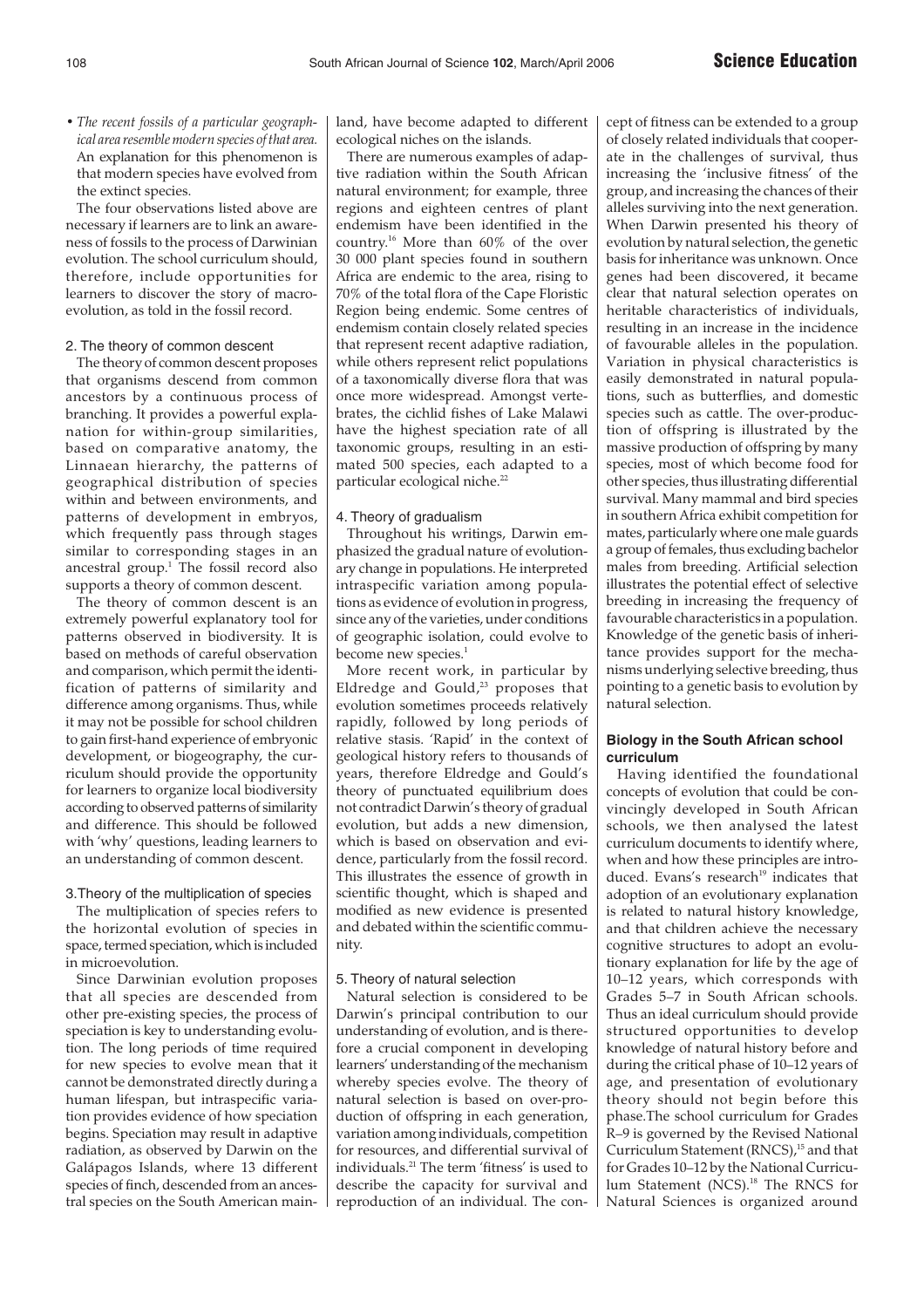three learning outcomes (LO), which must be achieved by the end of Grade 9. These are:

• LO1: Scientific investigations

The learner will be able to act confidently on curiosity about natural phenomena, and to investigate relationships and solve problems in scientific, technological and environmental contexts.

• LO2: Constructing science knowledge

The learner will know and be able to interpret and apply scientific, technological and environmental knowledge.

• LO3: Science, society and the environment.

The learner will be able to demonstrate an understanding of the interrelationships between science and technology, society and the environment. (p. 6)

In outcomes-based education, content is the vehicle that enables learners to achieve the assessment standards for each grade, and ultimately the learning outcomes for the band of schooling. Whereas the curriculum documents provide detailed descriptions of the learning outcomes and the assessment standards, the content is specified only in terms of broad general topics. Developers of learning programmes (who may be groups of teachers) are expected to determine the breadth and depth of each content topic, taking into account the context of the learners and the school. Teachers are advised to adhere to principles of progression and integration when devising learning programmes, but to focus, above all else, on the attainment of the learning outcomes.

The strand *Life and Living* is one of four knowledge strands in the Natural Sciences Learning Area. The remaining three knowledge strands are*Matter and Materials, Energy and Change,* and *Planet Earth and Beyond.* Natural Sciences are required to constitute 13% of school time in Grades 7–9, which translates to roughly 140 hours per year per grade. Equal time must be devoted to each strand.

The RNCS for Natural Sciences specifies core knowledge and skills to be covered in 70% of the lessons. The core knowledge is declared policy, which means that educators are obliged by law to cover the topics. The remaining 30% allows provinces and groups of schools free choice in terms of content, provided that the selected content is used to build the learning outcomes.

After Grade 9, learners enter the Further Education and Training (FET) band of schooling, which covers the final three years of schooling in South Africa. At this level, learners may elect to study Life Sciences as one of the seven subjects for the Further Education and Training Certificate (FETC). The National Curriculum Statement for Life Sciences<sup>18</sup> follows the same three general learning outcomes as the Natural Sciences Learning Area, but here the focus is solely on living systems. Four content areas are included in the Life Sciences: *Tissues, cells and molecular studies*; *Structure, control and processes in basic life systems of plants and humans*; *Environmental Studies*; and *Diversity, change and continuity.* Life Sciences are allocated roughly 170 hours of teaching time per year per grade. In Grades 10–12, 80% of the total content is specified, with the remaining 20% at the discretion of the teacher.

## **Core knowledge relevant to evolution**

The core knowledge for Natural Sciences does not specifically mention the word evolution, but it contains many statements that provide the foundations for understanding the concept. These core knowledge statements are listed in full in Table  $\tilde{1}$  and relate to the five theories identified by  $Mayr^{1, 21}$  as key components in the development of the theory of evolution.

In Grades 7–9, content statements that could be linked to evolution constitute 11 of the 66 prescribed content statements, or 17% of the total number of statements. Thus, if the learning programme allocates equal time to each content statement, prescribed content relevant to evolution could occupy approximately 17 hours per year per grade.

In Grades 10–12, evolution is mentioned in the core content a number of times. Table 1 includes the analysis of the core content of Life Sciences, showing that about one quarter of the Grade 12 curriculum covers ideas relevant to evolution, translating to roughly 40 hours of teaching time.

The views of science presented in the curriculum documents provide an indication of the space allowed in the curriculum for views other than evolutionary ideas. Here, ambiguity prevails in both documents. The RNCS for Natural Sciences defines science as an attempt to understand the natural world through systematic and objective processes of inquiry, which include observation, experimentation and reproducibility. It identifies steps in the process of constructing scientific knowledge, such as generating hypotheses, setting up a 'fair test', collecting data, analysing and synthesizing data, and drawing conclusions. In this respect, it reproduces a view of science that is based on empiricism. However, the document

also places emphasis on valuing traditional and indigenous knowledge systems, making the point that empiricism is but one way of viewing the world. The simultaneous existence of alternative world-views is regarded as a challenge for curriculum policy, development of learning programmes and assessment. The RNCS does not prescribe a particular approach to teaching science, but invites research into the challenges and opportunities offered by science curriculum development in the South African context.

The NCS for Life Sciences acknowledges the contribution of science to an understanding of life processes, but it also values indigenous knowledge systems as a way to expose learners to different world-views. In LO3 (science, technology, environment and society) it emphasizes the nature of science and its limitations. It also highlights 'other' ways of knowing and doing, citing African indigenous knowledge systems as an example. One of the assessment standards in LO3 requires learners to *'compare the influence of different beliefs, attitudes and values on scientific knowledge*' <sup>18</sup> (p. 15). Thus, among the exemplars used for the assessment standard 'Interpreting and making meaning of knowledge in Life Sciences', the following appear:

Engages in debates regarding the origin of life;

Compares different theories regarding the origin of life and identifies their shortcomings;

Analyses and evaluates theories on changes in different species over time.<sup>18</sup> (p. 25)

## **Discussion**

South African learners will emerge from the Natural Sciences curriculum at the end of Grade 9 with a good understanding of the nonconstancy of the environment and life on Earth, an understanding of natural selection, an awareness of the reality of extinction, an awareness of adaptations, and some exposure to biodiversity and classification. Thus, the elements identified by Evans<sup>19</sup> as being associated with the adoption of an evolutionist view of life are present in the curriculum statement. The South African curriculum introduces most of these concepts in the Senior Phase (Grades 7–9), when learners are 12–15 years old. The learners included in Evans's study<sup>19</sup> had already adopted either an evolutionist or creationist way of thinking about the Earth by the time they were 12 years old.

In terms of Mayr's<sup>1</sup> five theories central to evolution, the Natural Sciences curric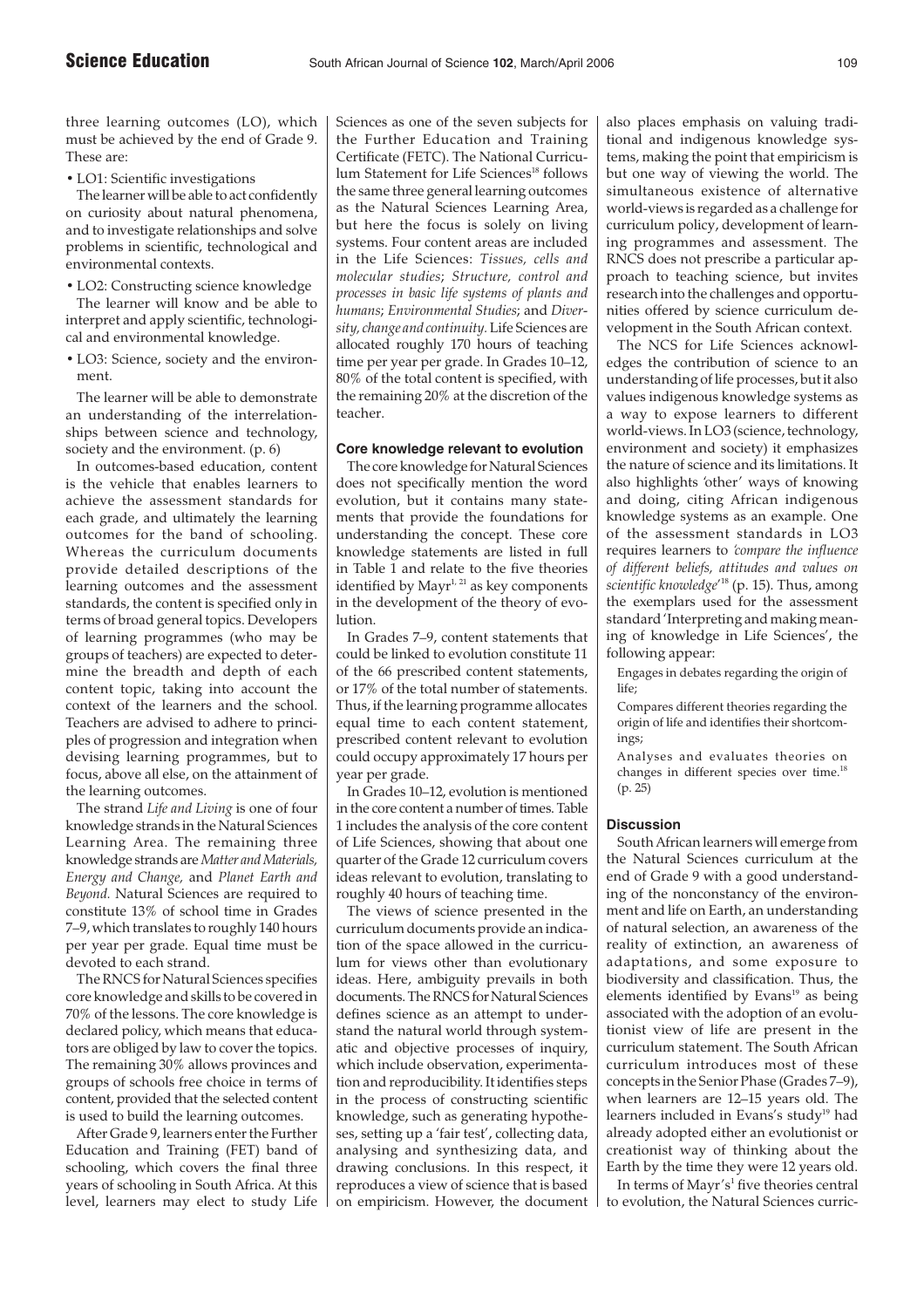Table 1. Core content statements that relate to evolution in the Natural Science Learning Area Statement<sup>15</sup> and the Life Sciences Subject Statement.<sup>18</sup>

| Relationship to evolution                                                                                                                                                                                                                                                                                                              | Statement                                                                                                                                                                                                                                                                                                                                                                                                                                                                         | Place in the curriculum                                                                     |
|----------------------------------------------------------------------------------------------------------------------------------------------------------------------------------------------------------------------------------------------------------------------------------------------------------------------------------------|-----------------------------------------------------------------------------------------------------------------------------------------------------------------------------------------------------------------------------------------------------------------------------------------------------------------------------------------------------------------------------------------------------------------------------------------------------------------------------------|---------------------------------------------------------------------------------------------|
| Nonconstancy of the Earth; deep time.                                                                                                                                                                                                                                                                                                  | The Earth is composed of materials which are constantly being changed by forces on<br>and under the surface.<br>Erosion of the land creates the landforms that we see and also results in the deposition<br>of rock particles that may be lithified to form sedimentary rocks. Erosion and deposition<br>can be very slow and gradual or it can occur in short catastrophic events like floods.                                                                                   | Unifying statement for the sub-<br>strand 'The Changing Earth'.<br>Core content Grades 4-6. |
|                                                                                                                                                                                                                                                                                                                                        | Lithospheric plates larger than some continents constantly move at rates of centimetres<br>per year, in response to movements in the mantle. Major geological events, such as<br>earthquakes, volcanic eruptions and mountain building, result from these plate<br>motions.                                                                                                                                                                                                       | Core content Grades 7-9.                                                                    |
| Nonconstancy of Earth's surface,<br>climate and life; deep time. Does not<br>use the term 'evolution', but hints at a<br>link between current biodiversity and<br>the history of environmental change<br>and changes in life-forms. Emphasizes<br>fossils and relationships between<br>extinct and extant species. Human<br>evolution. | The huge diversity of forms of life can be understood in terms of a history of change in<br>environments and in characteristics of plants and animals throughout the world over<br>millions of years.                                                                                                                                                                                                                                                                             | Unifying statement for the sub-<br>strand 'Biodiversity, change and<br>continuity'.         |
|                                                                                                                                                                                                                                                                                                                                        | South Africa has a rich fossil record of animals and plants which lived millions of years<br>ago. Many of those animals and plants were different from the ones we see nowadays.<br>Some plants and animals nowadays have strong similarities to fossils of ancient plants<br>and animals. We infer from the fossil record and other geological observations that the<br>diversity of living things, natural environments and climates were different in those<br>long-ago times. | Core content Grades 7-9.                                                                    |
|                                                                                                                                                                                                                                                                                                                                        | Fossils are the remains of life forms that have been preserved in stone. Fossils are<br>evidence that life, climates and environments in the past were very different from those<br>of today.                                                                                                                                                                                                                                                                                     | Core content Grades 7-9.                                                                    |
|                                                                                                                                                                                                                                                                                                                                        | Many of the organisms in South Africa's fossil record cannot be easily classified into<br>groups of organisms alive today, and some are found in places where present-day<br>conditions would not be suitable for them. This is evidence that life and conditions on the<br>surface of the Earth have changed through time.                                                                                                                                                       | Core content Grades 7-9.                                                                    |
|                                                                                                                                                                                                                                                                                                                                        | Fundamental aspects of fossil studies. Cradle of Humankind - South Africa?                                                                                                                                                                                                                                                                                                                                                                                                        | Core content Grade 12.                                                                      |
| Extinction.                                                                                                                                                                                                                                                                                                                            | Mass extinctions have occurred in the past, suggesting that huge changes to environ-<br>ments have occurred.                                                                                                                                                                                                                                                                                                                                                                      | Core content Grades 7-9.                                                                    |
|                                                                                                                                                                                                                                                                                                                                        | Popular theories of mass extinction                                                                                                                                                                                                                                                                                                                                                                                                                                               | Core content Grade 12.                                                                      |
| Biodiversity and classification, although<br>not explicitly linked to evolution.                                                                                                                                                                                                                                                       | There is a large variety of plants and animals, which have interesting visible differences<br>but also similarities, and they can be grouped by their similarities.                                                                                                                                                                                                                                                                                                               | Core content Grades R-3.                                                                    |
|                                                                                                                                                                                                                                                                                                                                        | Classification is a means to organize the great diversity of organisms and make them<br>easier to study. The two main categories of animals are vertebrates and invertebrates,<br>and among vertebrates the five classes are amphibians, birds, fish, reptiles and<br>mammals.                                                                                                                                                                                                    | Core content Grades 7-9.                                                                    |
|                                                                                                                                                                                                                                                                                                                                        | Plan, conduct and investigate plants and animals $-$ a comparison                                                                                                                                                                                                                                                                                                                                                                                                                 | Core content Grades 10-12.                                                                  |
| Introduces the idea of variation, which<br>is central to natural selection. The pro-<br>cess of natural selection.                                                                                                                                                                                                                     | Offspring of organisms differ in small ways from their parents, and generally from each<br>other. This is called variation in a species.                                                                                                                                                                                                                                                                                                                                          | Core content Grades 7-9.                                                                    |
|                                                                                                                                                                                                                                                                                                                                        | Natural selection kills those individuals of a species which lack the characteristics that<br>would have enabled them to survive and reproduce successfully in their environment.<br>Individuals which have characteristics suited to the environment reproduce success-<br>fully and some of their offspring carry the successful characteristics. Natural selection is<br>accelerated when the environment changes; this can lead to extinction of species.                     | Core content Grades 7-9.                                                                    |
|                                                                                                                                                                                                                                                                                                                                        | Each species of animal has characteristic behaviours which enable it to feed, find a<br>mate, breed, raise young, live in a population of the same species, or escape threats in<br>its particular environment. These behaviours have arisen over long periods of time that<br>the species population has been living in the same environment.                                                                                                                                    | Core content Grades 7-9.                                                                    |
| Adaptation.                                                                                                                                                                                                                                                                                                                            | All organisms have adaptations for survival in their habitats (such as adaptations for<br>maintaining their water balance, obtaining and eating the kind of food they need, repro-<br>duction, protection or escape from predators.)                                                                                                                                                                                                                                              | Core content Grades 7-9.                                                                    |
|                                                                                                                                                                                                                                                                                                                                        | Different types of plants and animals are adapted to living in different climatic regions.                                                                                                                                                                                                                                                                                                                                                                                        | Core content Grades 7-9.                                                                    |
| Evolution as such, speciation, common<br>descent, gradualism, natural selection.                                                                                                                                                                                                                                                       | Collect and analyse data on evolutionary trends in a population (e.g. human beings).<br>Biological evidence of the evolution of populations.<br>Origin of species.<br>Evolution theories, mutation, natural selection, macro-evolution and speciation.                                                                                                                                                                                                                            | Core content Grades 10-12.<br>Core content Grade 12.                                        |
|                                                                                                                                                                                                                                                                                                                                        |                                                                                                                                                                                                                                                                                                                                                                                                                                                                                   |                                                                                             |

ulum statement builds awareness of deep time, the nonconstancy of species and the environment, gradualness, and adaptation. All these concepts were understood by natural scientists before Darwin, but they could be explained satisfactorily in terms of successive creation event.<sup>21</sup> Natural selection in the RNCS for Natural Sciences is misrepresented as nature actively killing less well-adapted individuals, whereas it is more accurately represented as differential survival and reproduction of some individuals and their closest genetic relatives, resulting in increased frequencies of their (favourable) alleles in the population.21 The Natural Sciences curriculum statement carefully avoids mention of the word 'evolution' throughout the document, referring instead to 'change over time' and 'development'. In fact, the theory that life evolves is not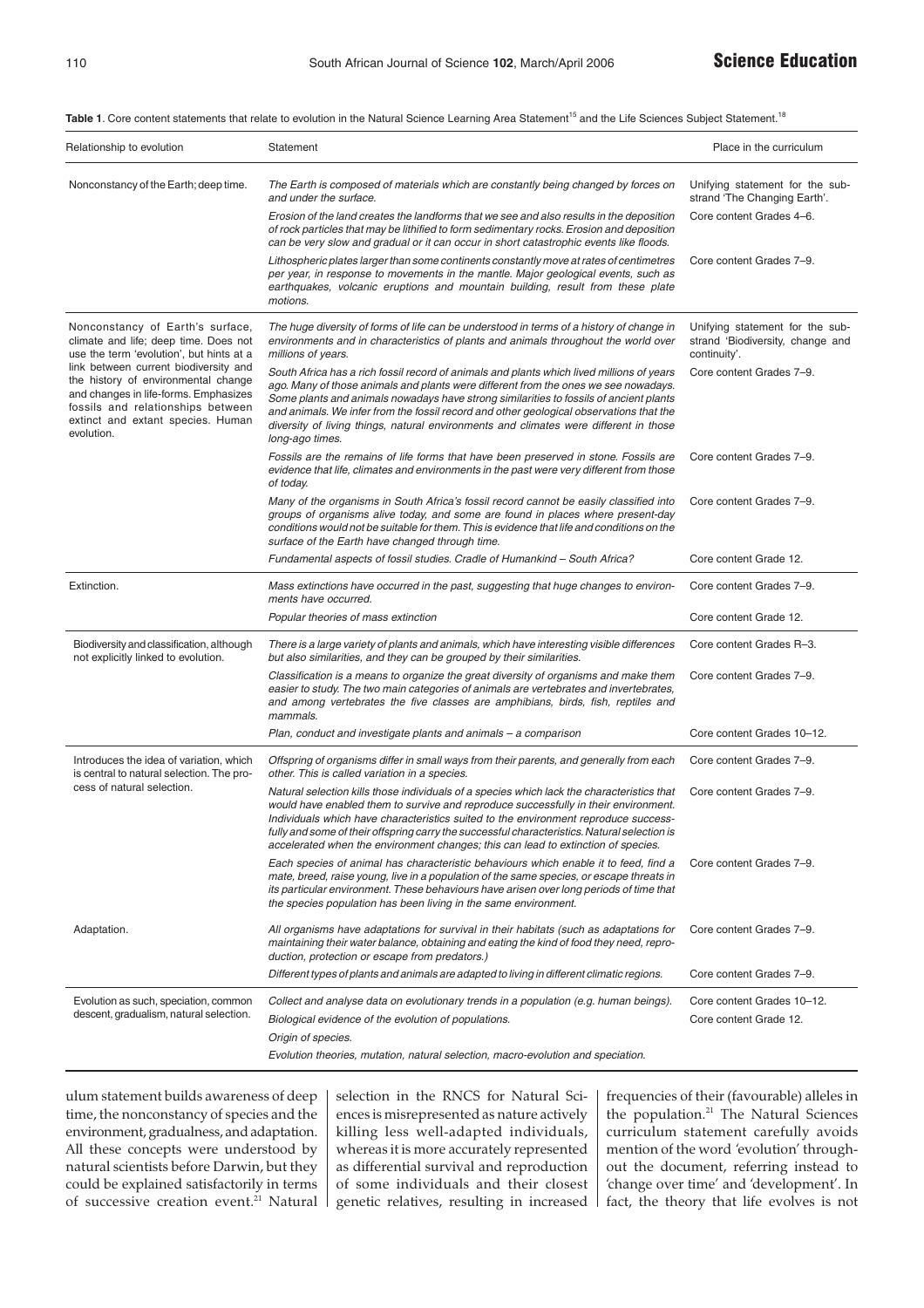given as the explanation for the evidence from the fossil record, nor as the consequence of natural selection. By the end of Grade 9, learners have not received sufficient grounding in identifying patterns of similarity among related organisms, which would lead to an understanding of common descent. They have also not been exposed to the multiplication of species, as exemplified by closely related groups of organisms in particular geographic areas. We would hope that these key concepts, together with the explication of evolution should arise in Grades 10–12.

The RNCS for Natural Sciences has successfully implemented a strategy that teaches about evolution but leaves out the offensive word. Thus, 'development' and 'change' are less offensive alternatives, but at the end of Grade 9, we predict that learners (and many teachers) do not know that they have learnt about and taught evolution. The RNCS is a great improvement on previous science curricula in terms of exposing learners to the ideas that are the building blocks of evolutionary thought. However, excluding the unlikely scenario that the teacher or textbook skillfully and successfully assembles the blocks into a convincing account of the grand concept of Darwinian evolution, the idea will remain incoherent.

The emphasis of the Life Sciences curriculum for Grades 10–12 is strongly application-orientated, at the expense of the development of biological concepts. The emphasis on human and social biology is strongly foregrounded in a curriculum that is clearly intended to be 'biology for all' rather than 'biology for future biologists'. Evolution is named as part of the core content, but it receives very little attention until Grade 12. Thus, for two years after Grade 9, there is little or no development of the concept that life evolves by natural selection. Fossils re-emerge as 'fundamental aspects' in Grade 12, after receiving extensive treatment in Grades 7–9. Natural selection is re-introduced, despite its inclusion in Grades 7–9. Speciation, common descent, gradualism, and evolution are listed as topics to be covered in the core content, thus providing full coverage of all five theories contained within Darwinian evolution. Genes, inheritance and gene expression are included in the Grade 12 core content in the content area '*Tissues, cells and molecular studies*', thus effectively isolating genetics from evolution. The Assessment Guidelines for Life Sciences<sup>24</sup> specify that examinations from Grades 10–12 must consist of two papers, with Paper 1 covering *Tissues, cells and molecular studies* (including genetics) and *Structure, control and processes in basic life systems of plants and humans,* whereas Paper 2 examines *Environmental Studies*; and *Diversity, change and continuity.* This division of subject matter effectively isolates genetics from evolution, and reduces opportunities for creating conceptual links among the four content areas.

Even though evolution is named in the Life Sciences curriculum statement, it is tempered by two content statements under Learning Outcome 3 (Life Sciences, Technology, Environment and Society), which read as follows:

- Beliefs about creation and evolution.
- Changes of knowledge through contested nature and diverse perceptions of evolution.<sup>18</sup> (p. 40)

Isaac, $25$  who was a member of the committee that drafted the RNCS for Natural Sciences, describes the tension between developing a curriculum statement that is sensitive to the priorities of a society in transition, while also taking into account the goal of global competitiveness. Thus, he says that evolution is not the prime organizer of knowledge within the life and living component of Natural Sciences. The focus is instead on understanding the principles of Darwinian evolution rather than accepting the theory dogmatically, so that the curriculum encourages discussion and debate. He reiterates the view that the world-views of all South African learners need to be respected.

The end result of the desire to be both scientifically and politically correct, is that the curriculum for Natural Sciences introduces some of the foundational knowledge necessary for understanding evolution, but never mentions the word evolution, and leaves the door open to other ways of knowing, including creationism.26 Thus, learners will be in no position to debate evolution, because they do not know that they have learnt about evolution. The Life Sciences curriculum statement is more explicit in its references to evolution, but lumps all topics relevant to evolution in Grade 12, and fails to build on concepts that were developed in Grades 7–9. The Life Sciences curriculum also makes explicit mention of evolution–creation debates, thus conflating two domains of knowing: the empirical and the faith-based. The Natural Sciences curriculum, in particular, makes specific reference to the fossil record and its underlying message of changing landforms and changing life. Both curriculum statements fail to capitalize on the abun-

dantly available extant biodiversity in southern Africa, which could be used to illustrate the principles of speciation and common descent, in the way that Darwin drew on the Galápagos finches to demonstrate speciation, and the vertebrate forelimb to exemplify common descent.

Considering the use of evolutionary concepts in the post-apartheid curriculum reform process of Natural Sciences and Life Sciences, a number of key issues deserve further comment and research: for instance, the issue of the difference between school science and university science and the articulation points between them. School science has a dual communal and specializing role. It has to ensure that the citizens of South Africa develop a basic scientific literacy relevant to everyday use, but it must also induct learners into the discipline of science as a topic for further study. The issue of teaching evolution impacts on this duality, since on an everyday level it contradicts common sense and the deeply held religious beliefs of many communities within South Africa, whilst, at the same time, being the key concept uniting the biological sciences. We have encountered a whole range of responses to this issue. One is to create a 'science' that fits into the belief structures of a community as the creation scientists have done by replacing evolution with intelligent design. Another is to relativize all contributions to the evolutionary debate, whether these be scientific, traditional, cultural, ideological or religious, and to allow them all equal recognition. A third is to obscure what the basic concepts of evolution are by placing them within a curriculum in such a manner that only an expert would recognize how to put them together into a coherent sequence. This third option at least offers the beginnings of a workable compromise between the specializing logic of evolutionary concepts and the localizing forces of everyday knowledge and tradition. The RNCS does provide the key building blocks necessary for a comprehensive understanding of Darwinian evolution. But what it does not do is provide the plan or sequence of steps to get there.

If we assume that a deep understanding of evolution at a school level is an important aspect of the education of our children for its intrinsic educational merit, its utility as a coherent organizing principle in biology and as preparation for scientific study at a tertiary level, then the compromise solution of the Natural Sciences and the Life Sciences curricula is inadequate for a number of reasons. It requires highly specialized teachers who already have a